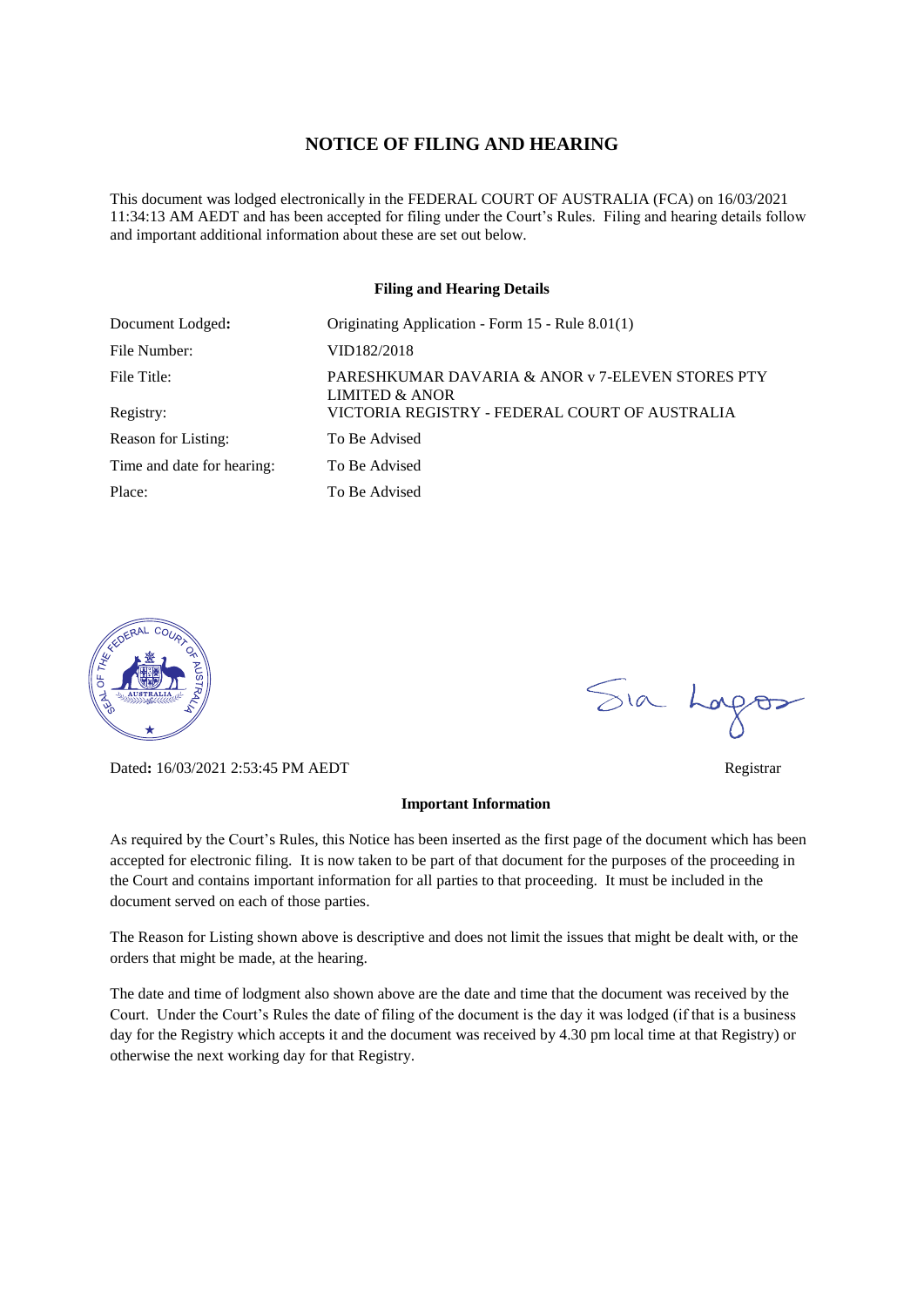

# **ThirdSecond Further Amended Originating application starting a representative proceeding under Part IVA of the Federal Court of Australia Act 1976**

(filed pursuant to leave granted by Middleton J on 22 February 2021)

No: VID182/2018

Federal Court of Australia District Registry: Victoria Division: General

# **Pareshkumar Davaria** and others named in the schedule

**Applicants** 

## **7-Eleven Stores Pty Ltd**

Respondent

## To the Respondent

The Applicants apply for the relief set out in this application which has been amended pursuant to the decision of Middleton J on 22 February 2021.

The Court will hear this application, or make orders for the conduct of the proceeding, at the time and place stated below. If you or your lawyer do not attend, then the Court may make orders in your absence.

You must file a notice of address for service (Form 10) in the Registry before attending Court or taking any other steps in the proceeding.

## **Time and date for hearing**:

**Place**: Federal Court of Australia Law Courts Building 305 William Street, Melbourne, Victoria 3000

Date:

Signed by an officer acting with the authority of the District Registrar

| Levitt Robinson and counsel       |
|-----------------------------------|
|                                   |
|                                   |
| PO Box 850, Darlinghurst NSW 1300 |
| 711@levittrobinson.com            |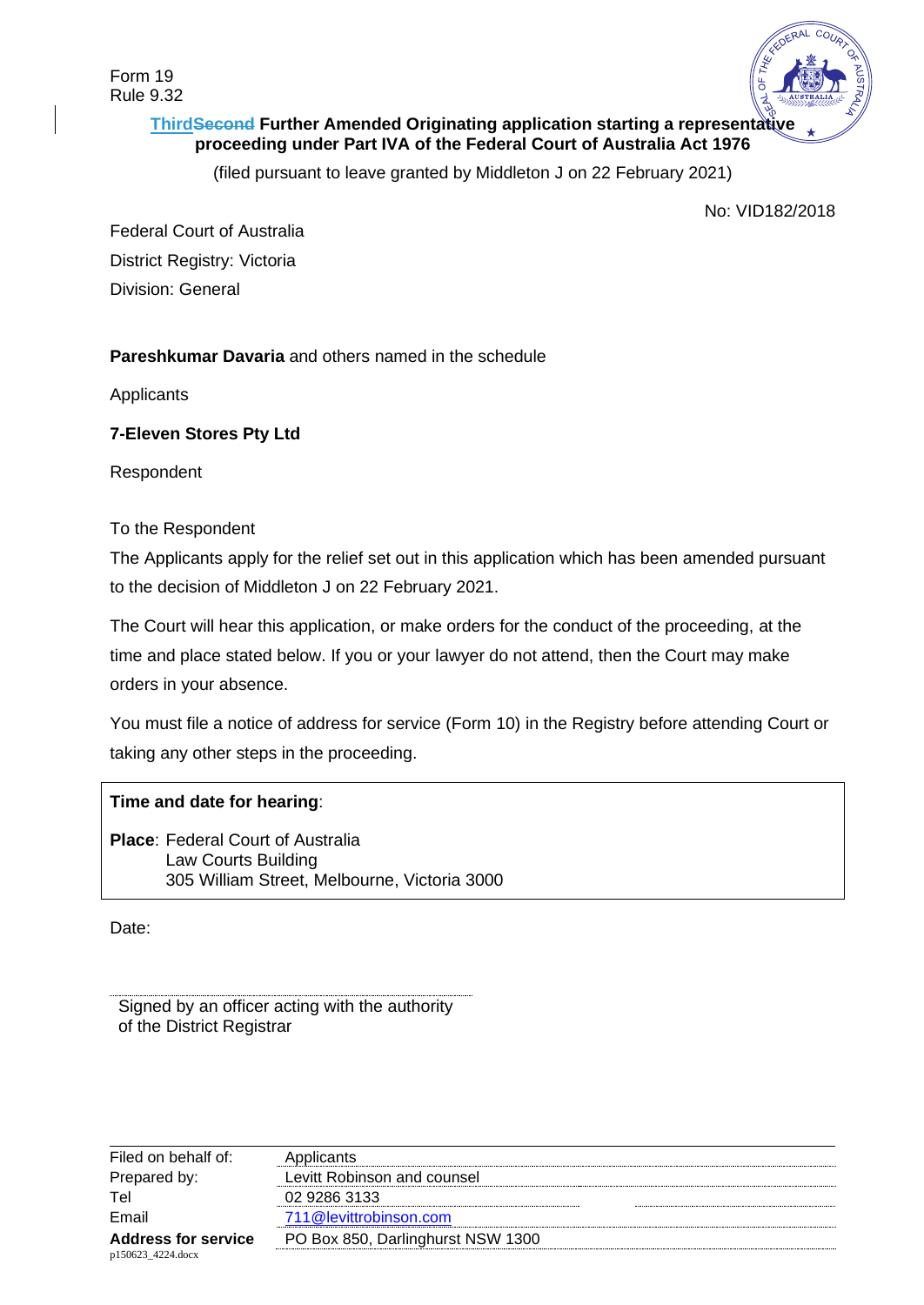

## **Details of claim**

Terms defined in the Third Second-Further Amended Statement of Claim and ThirdSecond Further Amended Originating Application in the representative proceedings VID180 of 2018 (**Franchisee Proceeding**) commenced by Davaria Pty Limited on 19 February 2018 against the First Respondent (7-Eleven) and<sub>r</sub> 7-Eleven, Inc and the Second Respondent in this proceeding (**Bank**) (**VID180 SOC**) and the Second Further Amended Statement of Claim in these proceedings (**VID182 SOC**), carry the same meaning when used in this Originating Application.

On the grounds stated in the VID182 SOC and (to the extent applicable) in the VID180 SOC, the Applicants claim:

- 1. Damages against 7-Eleven:
	- (a) pursuant to section 236 of the *Australian Consumer Law* (Cth) set out in Schedule 2 of the *Competition and Consumer Act 2010* (Cth) (**CCA**), as applicable pursuant to section 131 of the CCA, and/or its cognates as applicable, pursuant to legislation in the States and Territories of Australia (collectively, **ACL**), or alternatively section 82 and/or 87 of the *Trade Practices Act* 1974 (Cth) (**TPA**), for misleading or deceptive conduct within the meaning of section 18 of the ACL or section 52 of the TPA respectively, or alternatively section 12GF of the *Australian Securities and Investment Commission Act 2000* (Cth) (**ASIC Act**);
	- (b) pursuant to section 236 of the ACL or section 82 of the TPA, or alternatively section 12GF of the ASIC Act, for unconscionable conduct within the meaning of section 21 of the ACL or section 51AC of the TPA, or alternatively section 12CB of the ASIC Act.
- 2. **[Deleted]<del>Damages against the Bank:</del>** 
	- (a) for breach of contract; and/or
	- (b) pursuant to section 12GF of the *Australian Securities and Investments Commission* Act 2001 (**ASIC Act**) for unconscionable conduct within the meaning of section 12CB of the ASIC Act.
- 3. [Deleted]Orders against the Bank pursuant to section 12GM of the ASIC Act to the effect that the personal guarantees and mortgage (or other forms of security) entered into by the Applicants and some or all of the Group Members be set aside or varied due to the unconscionable conduct of the Bank within the meaning of section 12CB of the ASIC Act.
- 4. Interest.
- 5. Costs.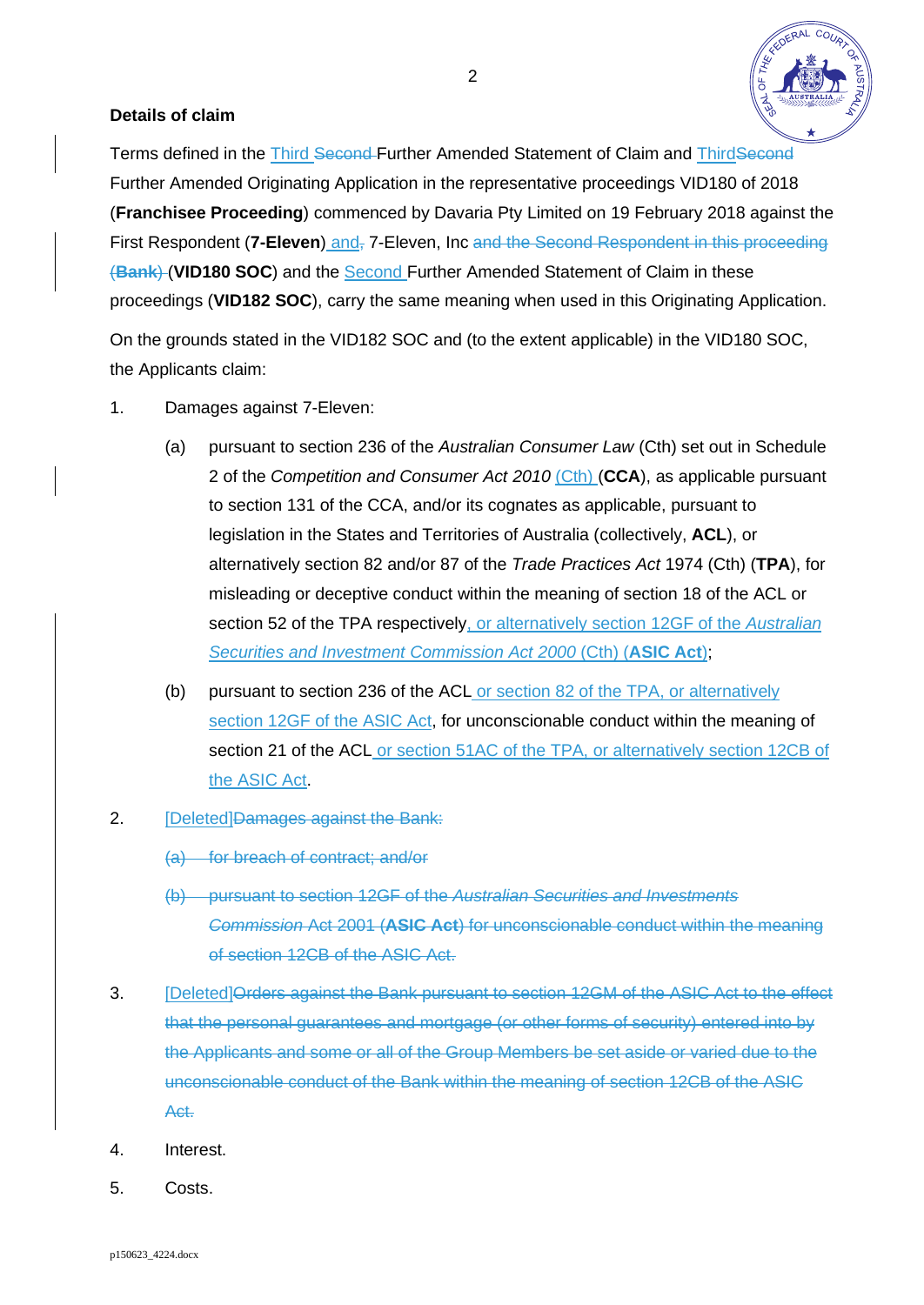

- 6. Such further order as this Honourable Court deems fit or the nature of the case requires, including orders pursuant to sections 237 and 243 of the ACL and/or section 87 of the TPA, and/or section 12GM of the ASIC Act:
	- (a) for indemnity in respect of any liability that the Applicants (or any of them) have or may incur owing to, or stemming from, obligations incurred in respect of loans obtained or financing arrangements entered into (including the provision of security) for the purposes of or associated with the Applicants in the Franchisee Proceeding entering into Franchise Agreements and operating Stores; and
	- (b) for indemnity in respect of, or cancelling or declaring void or unenforceable, any guarantee, indemnity or other liability assumed or incurred by the Applicants under the Franchise Agreements.

## **Questions common to claims of group members**

7. The questions of law or fact common between the claims of the Applicants and the Group Members against 7-Eleven are:

### Misleading Conduct

- (a) whether the Group Members are entitled to recover loss and damage, or to compensatory or other remedies, as a consequence of the contraventions of section 52 of the TPA or section 18 of the ACL by 7-Eleven referred to in paragraphs 14 to 17 of the VID182 SOC;whether 7-Eleven made any, and if so which, of the following representations:
	- (i) the Renewal RepresentationBusiness Opportunity Representation;
	- (ii) the 7-Eleven Business Opportunity Statements;
	- (iii) the Volume Pricing Representation;
	- (iv) the Goodwill Value Representation;
	- (v) the Average Store Financials Accuracy Representation (to the extent it constituted an implied representation;
	- (vi) the Future Average Payroll Cost Representation (to the extent it constituted an implied representation);
	- (vii) the Advertising Fund Representation; and
	- (viii) the 7-Eleven Supplier Representation,
	- (being the Misleading or Deceptive Conduct Representations);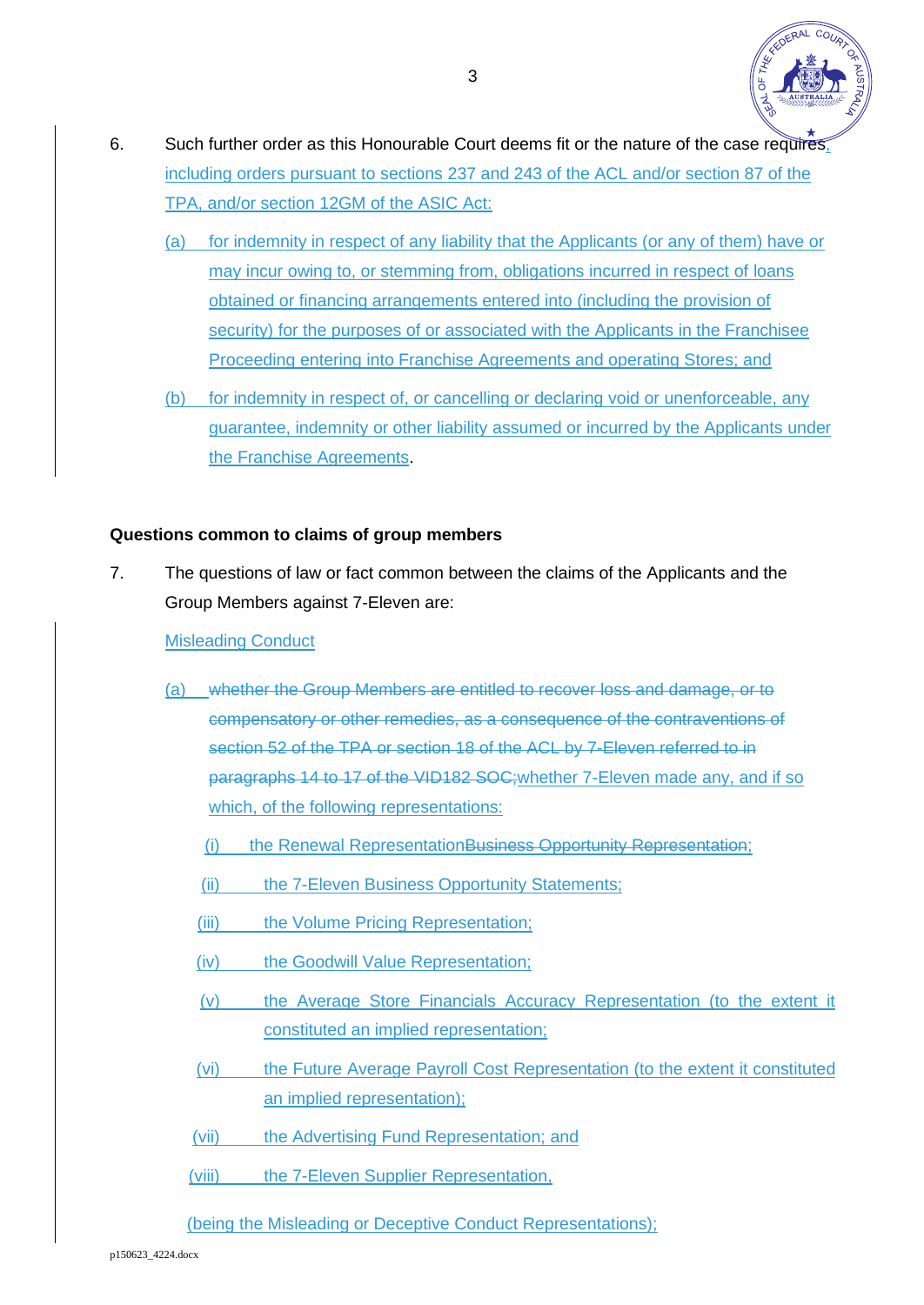(b) whether the Misleading or Deceptive Conduct Representations were made in or commerce;

**ERAL COL** 

**Unconscionability** 

- (c) whether 7-Eleven knew the matters in subparagraphs 106 (a)(i), (a)(ii), (a)(iiia), (a)(vi), (d), (g), (h), (j) and (l) of the Statement of Claim in the Franchisee Proceeding.
- <span id="page-4-0"></span>8. **[Deleted]The questions of law or fact common between the claims of the Applicants and** the Group Members against the Bank are:
	- (a) Whether the Banks Loan Contracts contained the terms referred to in paragraphs 30 and 31 of the VID182 SOC;
	- (b) Whether the Guarantees contained the terms referred to in paragraph 19 of the VID182 SOC;
	- (c) Whether the Bank, in advancing loan funds to the Represented Franchisees and/or entering into the Guarantees, breached one or more of the terms in [\(a\)](#page-4-0) and (b) above;
	- (d) Whether the Group Members are entitled to recover loss and damage as a consequence of the contraventions of section 12CB of the ASIC Act by 7-Eleven referred to in paragraphs 43 and 44 of the VID182 SOC.

### **Representative action**

- 9. The Applicants bring this application as a representative party under Part IVA of the *Federal Court of Australia Act 1976* (Cth).
- 10. These proceedings are brought as representative proceedings by the Applicants on behalf of themselves and all persons (**Group Members**) who:
	- (a) (**Nominated Directors**) who were or commenced to be the nominated directors identified in a standard-form franchise agreement (**Franchise Agreement**) with 7- Eleven at any time between 20 February 2012 and 19 February 2018 (**Relevant Period**);
	- (b) (**Guarantors**) who provided indemnities, guarantees, mortgages or other securities (**Guarantees**) in respect of a Franchisee's obligations under a Franchise Agreement or Bank Loan Contract entered into by a Franchisee and which Guarantee(s) was extant during the Relevant Period.

and who have suffered loss and damage as a result of the conduct of either or both of 7-Eleven or the Bank, alleged in the VID182 SOC.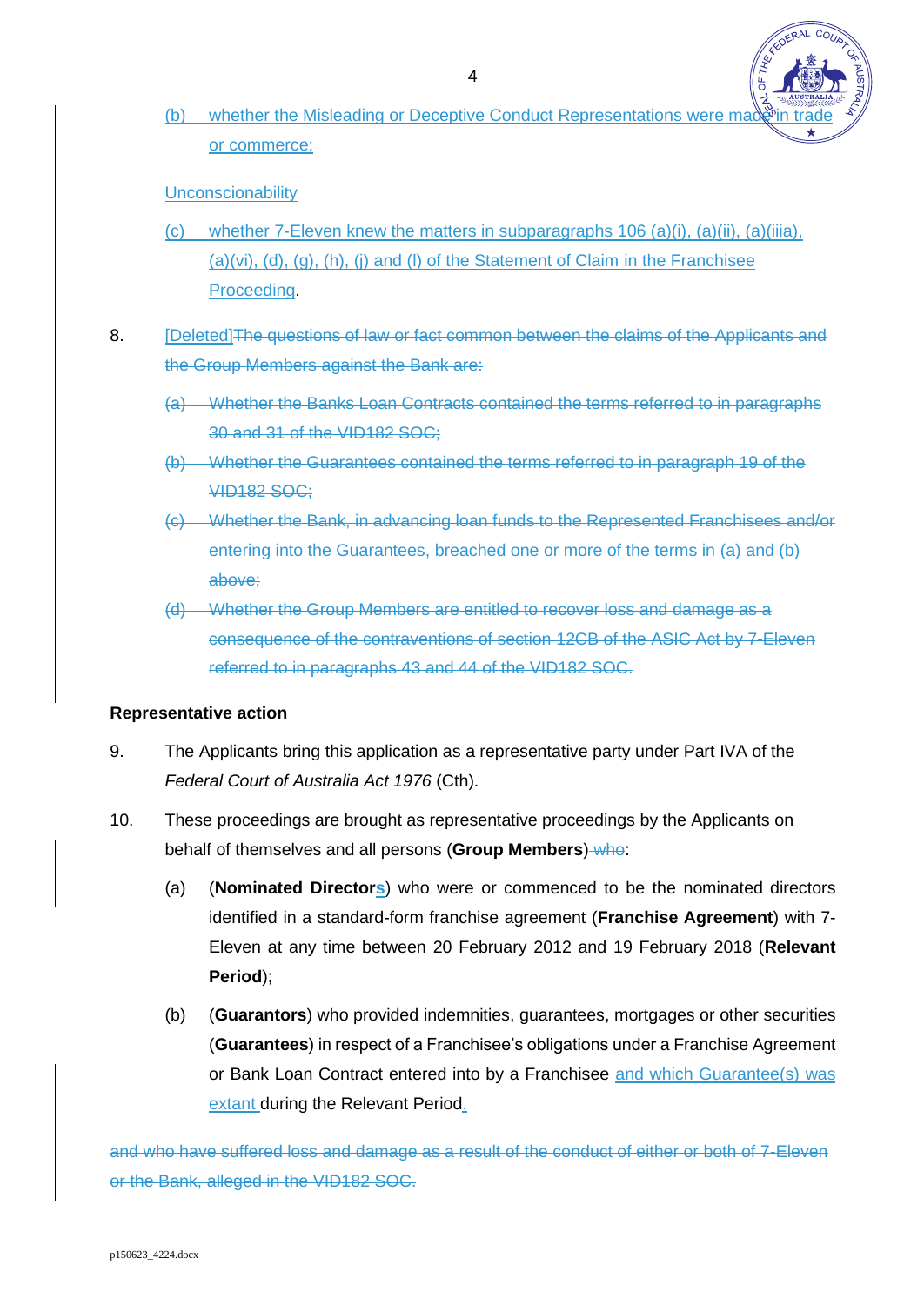

#### **Applicants' address**

The Applicants' address for service is Stewart A Levitt, Levitt Robinson PO Box 850, Darlinghurst NSW 1300 711@levittrobinson.com

#### **Service on the Respondent**

It is intended to serve this application on the Respondent.

 $15/3/2021$ . Date:

Levitt Robinson

Stewart A Levitt

Solicitor for the Applicants